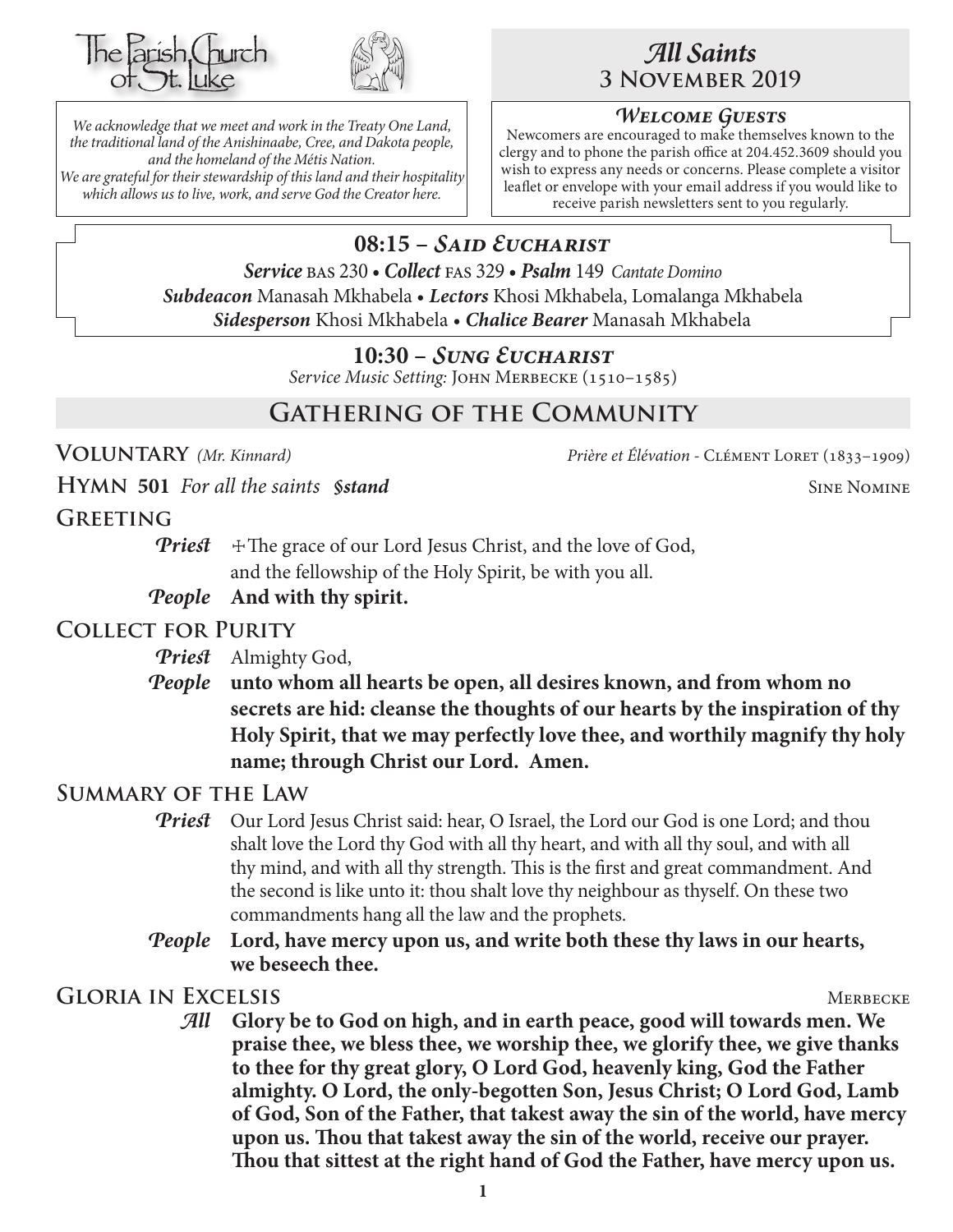#### **For thou only art holy; thou only art the Lord; thou only, O Christ, with the Holy Ghost, art most high in the glory of God the Father. Amen.**

#### **Collect of the Day** *All Saints*

*Priest* Almighty God, whose people are knit together in one holy Church, the mystical Body of your Son, grant us grace to follow your blessed saints in lives of faith and commitment, and to know the inexpressible joys you have prepared for those who love you; through your Son Jesus Christ our Lord, who lives and reigns with you and the Holy Spirit, one God, now and for ever.*Amen.*

#### **Proclamation of the Word**

# **First Lesson** *Daniel 7.1–3, 15–18 §sit*

*Lector* A Reading from the Book of Daniel.

In the first year of King Belshazzar of Babylon,<br>Daniel had a dream and visions of his head as Daniel had a dream and visions of his head as he lay in bed. Then he wrote down the dream: <sup>2</sup>I, Daniel, saw in my vision by night the four winds of heaven stirring up the great sea, <sup>3</sup> and four great beasts came up out of the sea, different from one another. 15As for me, Daniel, my spirit was troubled within me, and the visions of my head terrified me.

<sup>16</sup>I approached one of the attendants to ask him the truth concerning all this. So he said that he would disclose to me the interpretation of the matter: 17"As for these four great beasts, four kings shall arise out of the earth. <sup>18</sup>But the holy ones of the Most High shall receive the kingdom and possess the kingdom forever—forever and ever."

#### ℣ The Word of the Lord. ℟ **Thanks be to God.**

**PSALM 149** Cantate Domino Chant: SIR CHARLES VILLIERS STANFORD (1852–1924) O sing unto the Lord a new song **\* let the congregation of saints praise him.**

- 2 Let Israel rejoice in him that made him **\* and let the children of Sion be joyful in their King.**
- 3 Let them praise his Name in the dance **\* let them sing praises unto him with tabret and harp.**
- 4 For the Lord hath pleasure in his people **\* and helpeth the meek-hearted.**
- 5 Let the saints be joyful with glory **\* let them rejoice in their beds.**
- 6 Let the praises of God be in their mouth **\* and a two-edged sword in their hands;**
- 7 To be avenged of the heathen **\* and to rebuke the people;**
- 8 To bind their kings in chains **\* and their nobles with links of iron.**
- 9 That they may be avenged of them, as it is written **\* Such honour have all his saints.** ☩**Glory be to the Father, and to the Son, and to the Holy Ghost; As it was in the beginning, in now and ever shall be: world without end. Amen.**

## **Second Lesson** *Ephesians 1.11–23*

*Lector* A Reading from the Letter of Paul to the Ephesians.

In Christ we have also obtained an inheritance,<br>having been destined according to the purpose of n Christ we have also obtained an inheritance, him who accomplishes all things according to his counsel and will, 12so that we, who were the first to set our hope on Christ, might live for the praise of his glory. <sup>13</sup>In him you also, when you had heard the word of truth, the gospel of your salvation, and had believed in him, were marked with the seal of the promised Holy Spirit; 14this is the pledge of our inheritance toward redemption as God's own people, to the praise of his glory.<sup>15</sup>I have heard of your faith

in the Lord Jesus and your love toward all the saints, and for this reason <sup>16</sup>I do not cease to give thanks for you as I remember you in my prayers. 17I pray that the God of our Lord Jesus Christ, the Father of glory, may give you a spirit of wisdom and revelation as you come to know him, 18so that, with the eyes of your heart enlightened, you may know what is the hope to which he has called you, what are the riches of his glorious inheritance among the saints, <sup>19</sup>and what is the immeasurable greatness of his power for us who believe, according to the working of his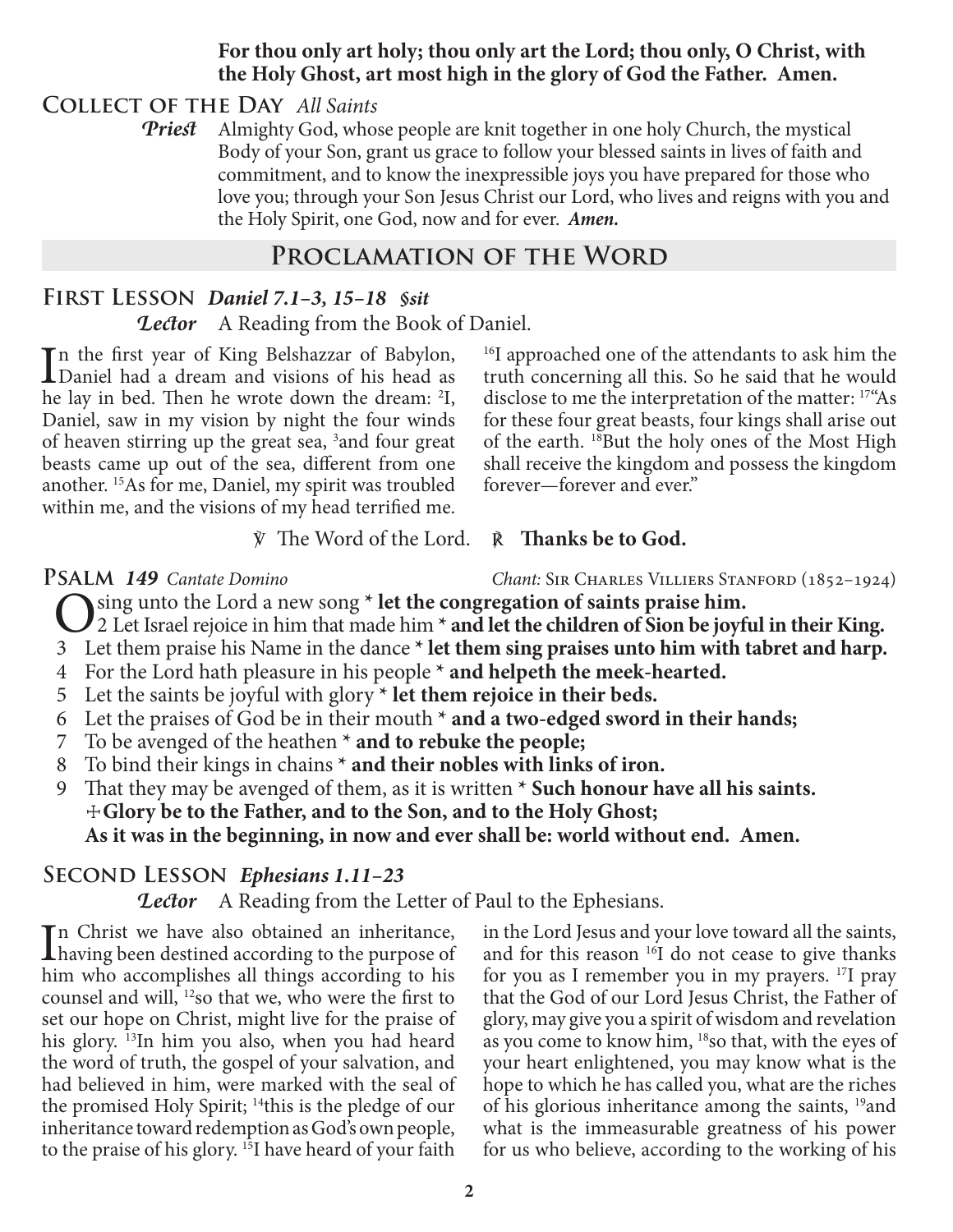great power. 20God put this power to work in Christ when he raised him from the dead and seated him at his right hand in the heavenly places, 21far above all rule and authority and power and dominion, and above every name that is named, not only in this

age but also in the age to come, <sup>22</sup>And he has put all things under his feet and has made him the head over all things for the church, 23which is his body, the fullness of him who fills all in all.

℣ The Word of the Lord. ℟ **Thanks be to God.**

**GRADUAL HYMN 503** *Give me the wings of faith to rise §stand* WESTMINSTER

**Gospel** *St. Luke 6.20–31 §face the Gospel Gospeler* The Lord be with you. *People* **And with thy spirit.**

> ☩☩☩The Holy Gospel of our Lord Jesus Christ according to St. Luke. **Glory be to thee, O Lord.**

Then Jesus looked up at his disciples and said:<br>
"Blessed are you who are poor, for yours is the<br>
kingdom of God <sup>21</sup>Rlessed are you who are hungary kingdom of God. 21Blessed are you who are hungry now, for you will be filled. <sup>22</sup>Blessed are you who weep now, for you will laugh. Blessed are you when people hate you, and when they exclude you, revile you, and defame you on account of the Son of Man.  $23$ Rejoice in that day and leap for joy, for surely your reward is great in heaven; for that is what their ancestors did to the prophets. 24But woe to you who are rich, for you have received your consolation. 25Woe to you who are full now, for you will be hungry. Woe to you who are laughing now, for you

will mourn and weep. <sup>26</sup>Woe to you when all speak well of you, for that is what their ancestors did to the false prophets.  $27^{\circ}$ But I say to you that listen, Love your enemies, do good to those who hate you, <sup>28</sup>bless those who curse you, pray for those who abuse you. 29If anyone strikes you on the cheek, offer the other also; and from anyone who takes away your coat do not withhold even your shirt. 30Give to everyone who begs from you; and if anyone takes away your goods, do not ask for them again. 31Do to others as you would have them do to you."

℣ The Gospel of Christ. ℟ **Praise be to thee, O Christ.**

#### **Homily** *§sit*

**Nicene Creed** *§stand*

*All* **I believe in one God, the Father almighty, maker of heaven and earth, and of all things visible and invisible; And in one Lord Jesus Christ, the onlybegotten Son of God, begotten of the Father before all worlds, God, of God; Light, of Light; very God, of very God; begotten, not made; being of one substance with the Father; through whom all things were made: who for us and for our salvation came down from heaven, and was incarnate by the Holy Ghost of the Virgin Mary, and was made man, and was crucified also for us under Pontius Pilate. He suffered and was buried, and the third day he rose again according to the scriptures, and ascended into heaven, and sitteth on the right hand of the Father. And he shall come again with glory to judge both the quick and the dead: whose kingdom shall have no end. And I believe in the Holy Ghost, the Lord, the giver of life, who proceedeth from the Father and the Son, who with the Father and the Son together is worshipped and glorified, who spake by the prophets. And I believe one, holy, catholic, and apostolic Church. I acknowledge one baptism for the remission of sins.**  $\pm$ And I look for the resurrection of the **dead, and the life of the world to come. Amen.**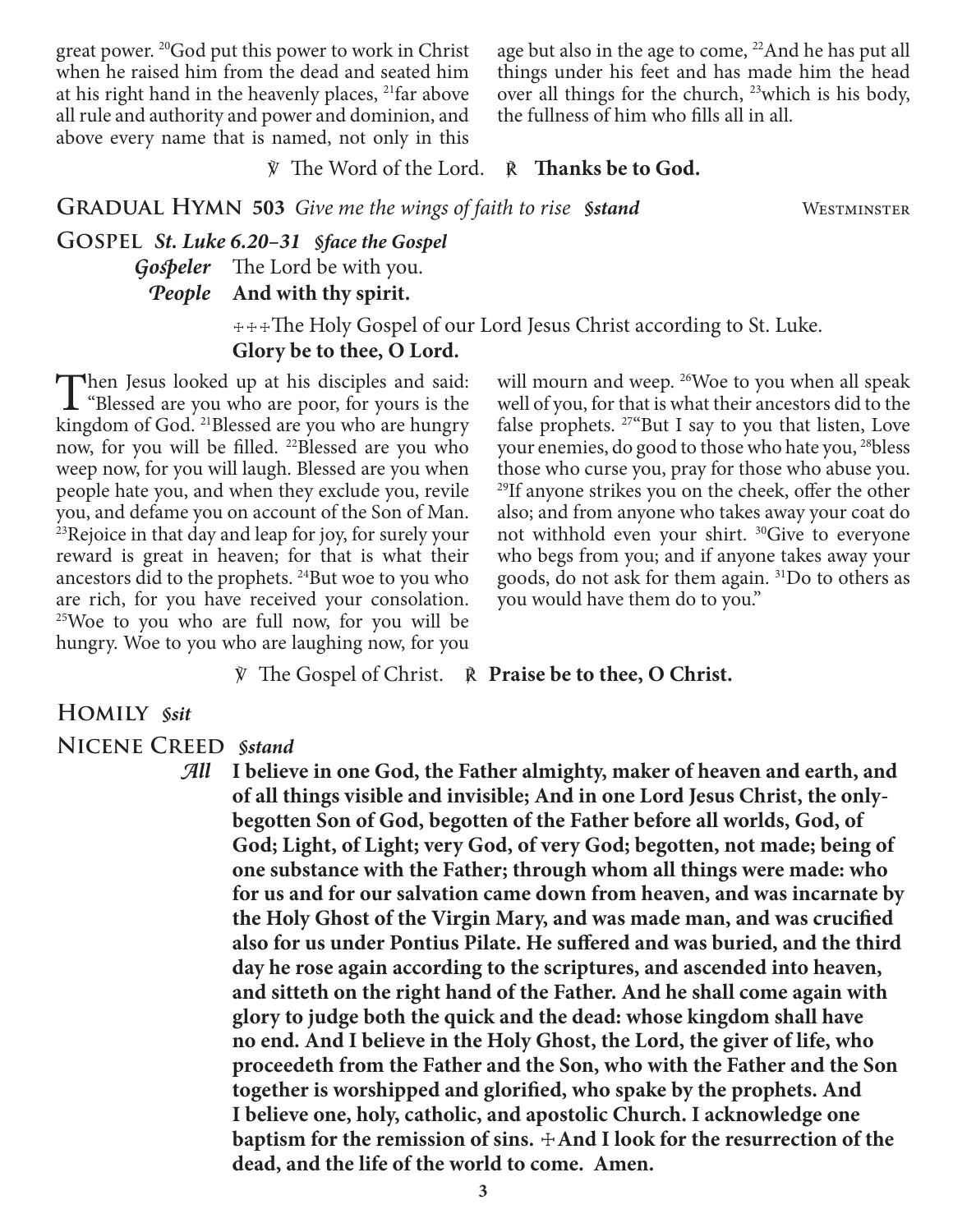## **Prayers of the People** *§stand, sit, or kneel*

# **Confession and Absolution**

*Priest* Let us humbly confess our sins to almighty God.

- *People* **Almighty God, Father of our Lord Jesus Christ, Maker of all things and judge of all people: We acknowledge and confess our manifold sins and wickedness, Which we from time to time most grievously have committed, By thought, word and deed, Against thy divine majesty. We do earnestly repent, and are heartily sorry for these our misdoings. Have mercy upon us, most merciful Father; For thy Son our Lord Jesus Christ's sake, Forgive us all that is past; And grant that we may ever hereafter Serve and please thee In newness of life, To the honour and glory of thy name; Through Jesus Christ our Lord. Amen.**
- *Priest* Almighty God, our heavenly Father, who of his great mercy hath promised forgiveness of sins to all them that with hearty repentance and true faith turn unto him: + have mercy upon you; pardon and deliver you from all your sins; confirm and strengthen you in all goodness; and bring you to everlasting life; through Jesus Christ our Lord.
	- *All* **Amen.**

## **The Peace** *§stand*

- *Priest* The peace of the Lord be always with you.
	- *All* **And with thy spirit.**

# **Celebration of the Eucharist**

**OFFERTORY HYMN 186** O what their joy and their glory must be O QUANTA QUALIA

## **Offertory Sentence** *§remain standing*

*Priest* All things come of thee, O Lord.

## *People* **And of thine own have we given thee.**

## **Prayer over the Gifts**

**Priest** Holy and mighty God, we give you thanks for the triumph of Christ in the lives of all his saints. Receive all we offer you this day, and help us, like them, to run our course with faith, that we may come to your eternal kingdom. We ask this in the name of Jesus Christ the Lord. *Amen.*

**Great Thanksgiving** *Eucharistic Prayer A - Proper Preface of All Saints*

*Priest* The Lord be with you.

*People* **And with thy spirit.**

Lift up your hearts.

## **We lift them up unto the Lord.**

Let us give thanks unto our Lord God.

## **It is meet and right so to do.**

*Priest* It is very meet, right, and our bounden duty, that we should at all times, and in all places, give thanks unto thee, O Lord, holy Father, almighty, everlasting God, creator and preserver of all things. Who in the multitude of thy saints hast compassed us about with so great a cloud of witnesses, that we, rejoicing in their fellowship, may run with patience the race that is set before us, and together with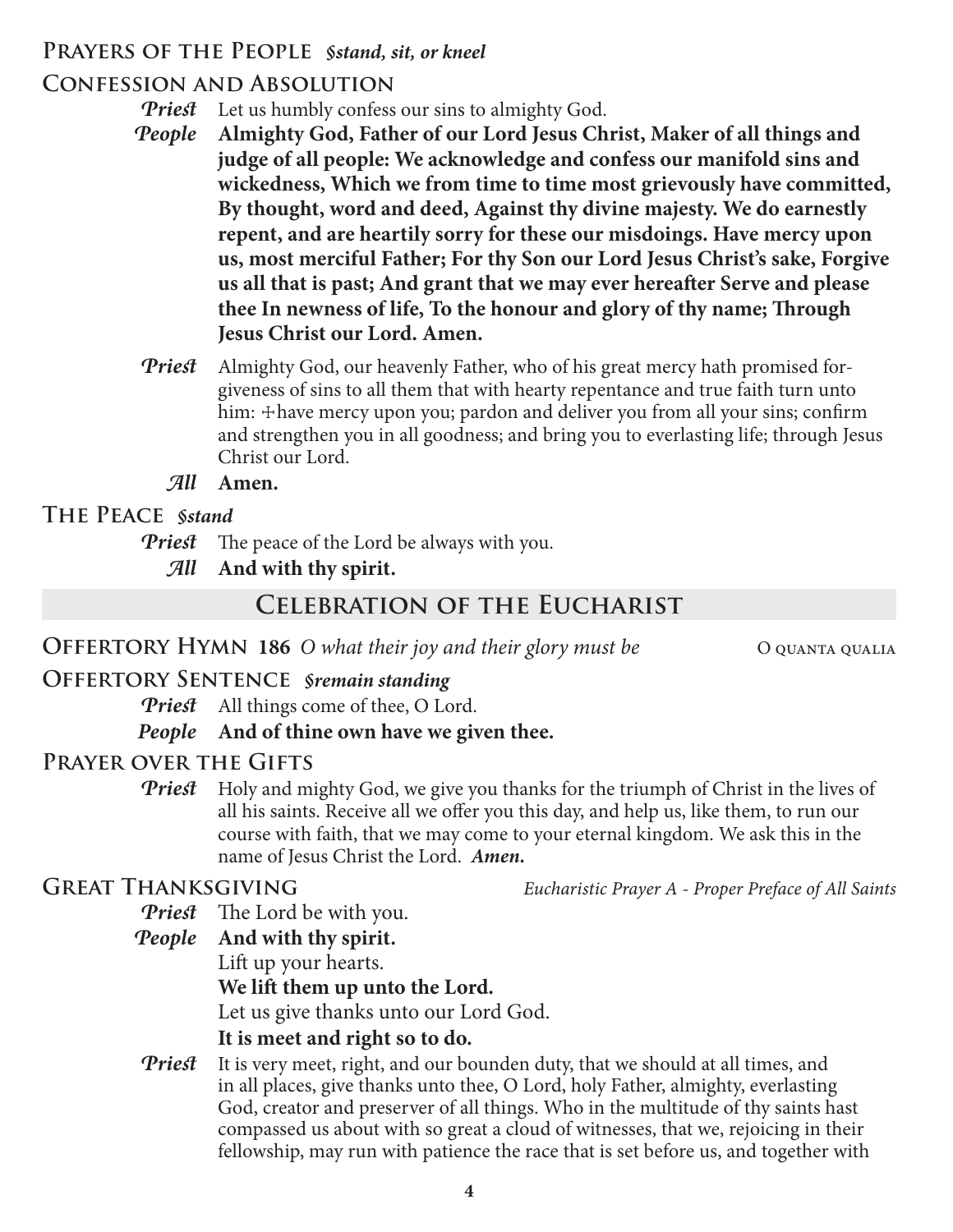them may receive the crown of glory that fadeth not away. Therefore with angels and archangels, and with all the company of heaven, we laud and magnify thy glorious name; evermore praising thee and saying:

#### SANCTUS, BENEDICTUS MERBECKE

- *All* **Holy, holy, holy, Lord God of Hosts, heaven and earth are full of thy glory. Glory be to thee, O Lord most high.** ☩**Blessed is he that cometh in the name of the Lord: Hosanna in the highest.** *§kneel or sit*
- **Priest** Blessing and glory and thanksgiving be unto thee, almighty God, our heavenly Father, who of thy tender mercy didst give thine only Son Jesus Christ to take our nature upon him, and to suffer death upon the cross for our redemption; who made there, by his one oblation of himself once offered, a full, perfect, and sufficient sacrifice, oblation, and satisfaction, for the sins of the whole world; and did institute, and in his holy Gospel command us to continue, a perpetual memorial of that his precious death, until his coming again. Hear us, O merciful Father, we most humbly beseech thee; and grant that we receiving these thy creatures of bread and wine, according to thy Son our Saviour Jesus Christ's holy institution, in remembrance of his death and passion, may be partakers of his most blessed body and blood; who, in the same night that he was betrayed, took bread; and, when he had given thanks, he brake it; and gave it to his disciples, saying, "Take, eat; this is my body which is given for you: Do this in remembrance of me." Likewise after supper he took the cup; and when he had given thanks, he gave it to them, saying, "Drink ye all, of this; for this is my blood of the new covenant, which is shed for you and for many for the remission of sins: Do this, as oft as ye shall drink it, in remembrance of me." Wherefore, O Father, Lord of heaven and earth, we thy humble servants, with all thy holy Church, remembering the precious death of thy beloved Son, his mighty resurrection, and glorious ascension, and looking for his coming again in glory, do make before thee, in this sacrament of the holy bread of eternal life and the cup of everlasting salvation, the memorial which he hath commanded:

## *All* **We praise thee, we bless thee, we thank thee, and we pray to thee, Lord our God.**

 And we entirely desire thy fatherly goodness mercifully to accept this our sacrifice of praise and thanksgiving, most humbly beseeching thee to grant, that by the merits and death of thy Son Jesus Christ, and through faith in his blood, we and all thy whole Church may obtain remission of our sins, and all other benefits of his passion; And we pray that by the power of thy Holy Spirit, all we who are partakers of this holy communion may be fulfilled with thy grace and heavenly benediction; through Jesus Christ our Lord, by whom and with whom, in the unity of the Holy Spirit, all honour and glory be unto thee, O Father Almighty, world without end. *Amen.*

## **Lord's Prayer**

*Priest* And now, as our Saviour Christ hath taught us, we are bold to say:

*All* **Our Father, who art in heaven, hallowed be thy name, thy kingdom come, thy will be done, on earth as it is in heaven. Give us this day our daily bread. And forgive us our trespasses, as we forgive those who trespass against us. And lead us not into temptation, but deliver us from evil. For thine is the kingdom, the power, and the glory, for ever and ever. Amen.**

**Breaking of the Bread**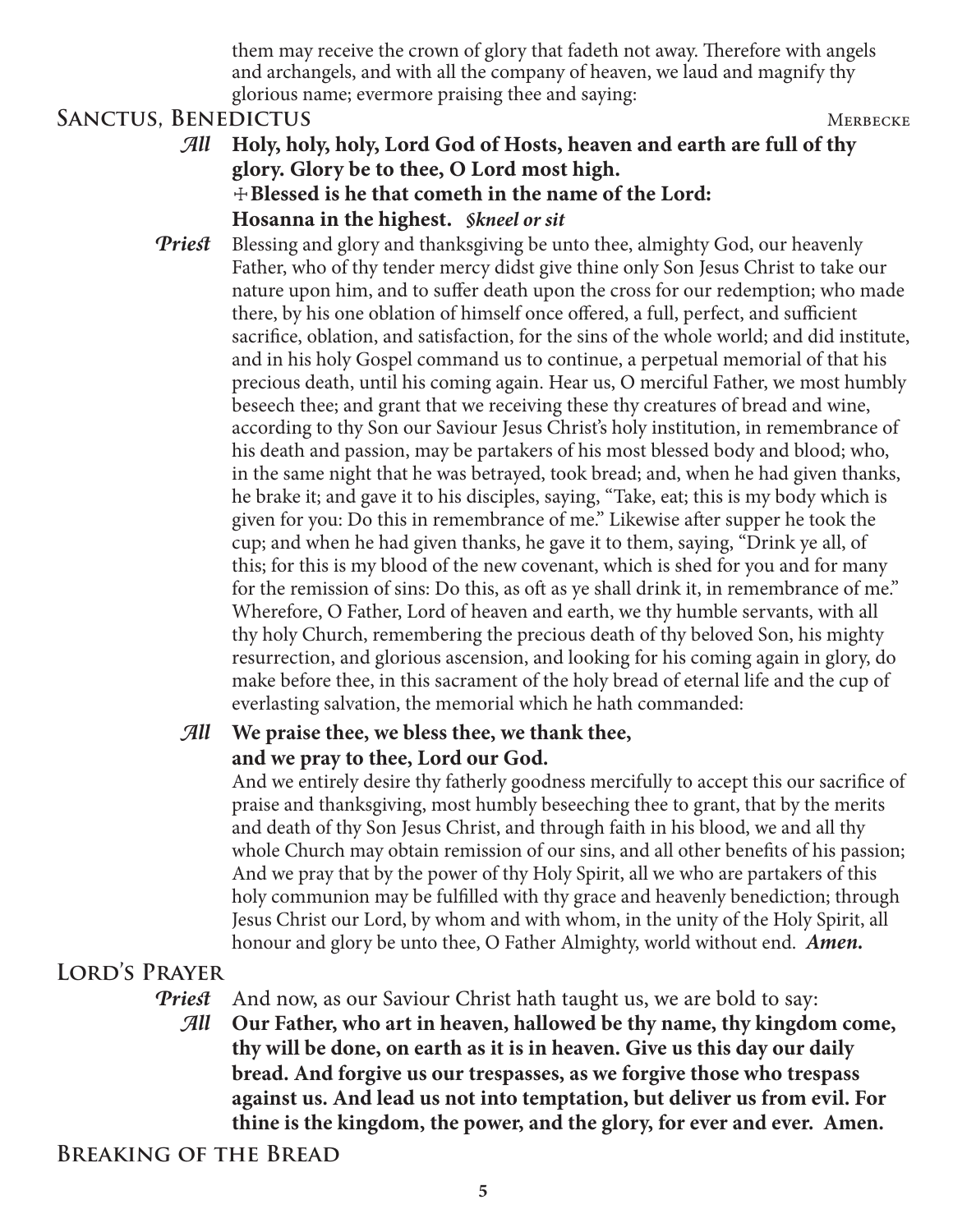*All* **We do not presume to come to this thy table, O merciful Lord, trusting in our own righteousness, but in thy manifold and great mercies. We are not worthy so much as to gather up the crumbs under thy table. But thou art the same Lord, whose property is always to have mercy: grant us therefore, gracious Lord, so to eat the flesh of thy dear Son Jesus Christ, and to drink his blood, that we may evermore dwell in him, and he in us. Amen.**

FRACTION ANTHEM *Agnus Dei* from *Holy Trinity Service* CHRISTOPHER TAMBLING (1964 –)

#### **Invitation**

*Priest* The gifts of God for the People of God.

*People* **Thanks be to God.**

#### **The Communion**

#### *All people seeking God are welcome to come forward to receive communion.*

*If you do not wish to receive communion, please come forward to receive a blessing, indicating this by crossing your arms across your chest.*

*During the administration of Communion and the Ablutions, the choir will sing:* Hymn 499 *How bright these glorious spirits shine* Ballerma ANTHEM *O Quam Gloriosum* Tomás Luis de Victoria (1548–1611)

#### **Prayer after Communion** *§stand*

*Priest* Lord of hosts, we praise your glory reflected in your saints. May we who share at this table be filled with the joy of your eternal kingdom, where Jesus is Lord, now and for ever. *Amen.*

#### **Doxology**

*Priest* Glory to God

*All* **whose power, working in us, can do infinitely more than we can ask or imagine. Glory to God from generation to generation, in the Church and in Christ Jesus, for ever and ever. Amen.**

## **Blessing**

*Priest* The peace of God, which passeth all understanding, keep your hearts and minds in the knowledge and love of God, and of his Son Jesus Christ our Lord:  $\pm$ And the blessing of God almighty, the Father, the Son, and the Holy Spirit be amongst you and remain with you always. *Amen.*

## **Announcements** *§sit*

|                  | <b>HYMN 504</b> Who are these like stars appearing <b>Sstand</b> | ALL SAINTS |
|------------------|------------------------------------------------------------------|------------|
| <b>DISMISSAL</b> |                                                                  |            |
|                  | <b>Leader</b> Go in peace to love and serve the Lord.            |            |
|                  | <i>People</i> Thanks be to God.                                  |            |

**Voluntary** *(Mr. Kinnard) Tempo di Minuetto -* Myles B. Foster (1851–1922)

# *You are cordially invited to Church House (our parish hall) for refreshments and fellowship following the 10:30 service.*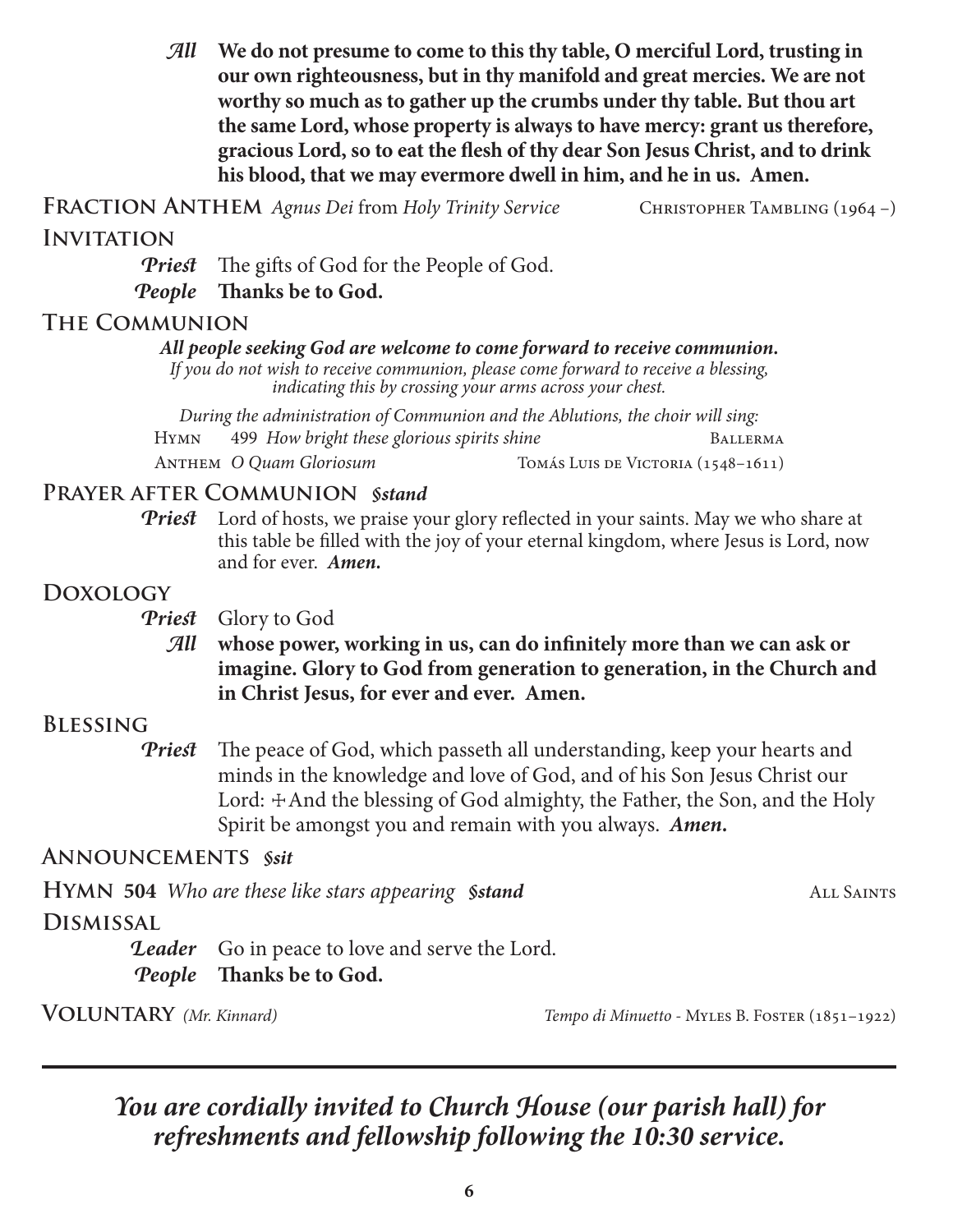## **Assisting -**

|                                                | Lectors David Owen Lucas, Vera Rosolowich                            |
|------------------------------------------------|----------------------------------------------------------------------|
|                                                | <b>Chalice Bearers</b> Barbara Calder, Kathy Mikkelsen               |
|                                                | <b>Sidespersons</b> Stella and Bob Douglas                           |
|                                                | Subdeacon Giancarlo Zeni                                             |
|                                                | <b>Crucifer</b> Don Seaton                                           |
|                                                | <b>Acolytes</b> Vivien Isfeld, Carolyn Mosher                        |
|                                                | <b>Intercessor</b> Heather Baxter-Naughten                           |
|                                                | <b>Oblationers</b> Janice and Randy Van Vliet                        |
| <b>Counters</b> Arnold Goetz, David Owen Lucas |                                                                      |
| Altar Guild Marlene McCulloch                  |                                                                      |
|                                                | <b>Children's Program</b> Kendall Jackson, Monica Majur, Rohan Kiska |
|                                                | Refreshments Susan Roe-Finlay, Anne Rennie                           |
|                                                | (proceeds: Building Maintenance Funds)                               |

If you would like your birth date or anniversary published in the pew leaflet, please contact the parish office.

#### *Happy Birthday*

Blair Anderson 4 November Violet Penner 5 November Devon Whidden 6 November Jessica Cruickshank 7 November Donovan McIntosh 8 November

## **10 November** – *Remembrance Sunday*

**08:15 -** *Said Eucharist* **• 10:30 -** *Sung Matins*

Daniel 2.1–24 • Psalm 56 *Miserere mei, Deus* • Luke 1.1–11

#### **16:00 -** *Choral Evensong*

#### *Please include the following people in your prayers:*

#### **Parishioners:**

Myrna Martin, Susan Roe-Finlay, Jeff Brown, Bill Brant, Joanne Tapscott, Reinhold Pauls, Carol I., Georgie Snead, Anne Caird, Fr. Tom, Pat P., Orest Rosolowich, Harold Christie, Carol Perch, John Judge, Cecile Chiddenton, Shirley and Neil Almdal, the Morris family, Ted R., Ruth Calvert, Dorothy and John Funnell, Ann Croft, Marjorie Sizeland.

#### **Friends and Family:**

Alain Carlson, John McCorquodale, Honorable William Martin, R.I.P., Mike Kondracki, Kathleen Savoy, Rhonda, Beverlee, Sandra, Louise, Samuel, Isabella, Norma, Jim Pierce, Ron Miller, Katherine Filz, Fadi Hammash, David Martin, Rev. Bob Brownlie, Rev. Canon John Ezeobi, Donna Reid, Jenny Miller, Rob and Ruth, Marilyn Pearson, Jocelyn, Jay Sr., Jay Jr. Nowatzki, Alan Holmes, Greg and Tobie Dunn, Jeff, Colette, Renee Dunn, Joan, George Peterson, Brenda Calder, Daphne W., Emily H., Susan R., Robert Paulus, Anita Klaric, Butch Blowers, Lar, Marcus, Edgar Dirk, Walter Mildren, Ed Miller, George Nelson, Everett Lampman.

#### *Fall Appeal* **Parish Council advises that we have raised \$10,960.00 to date.** *Thank you.*